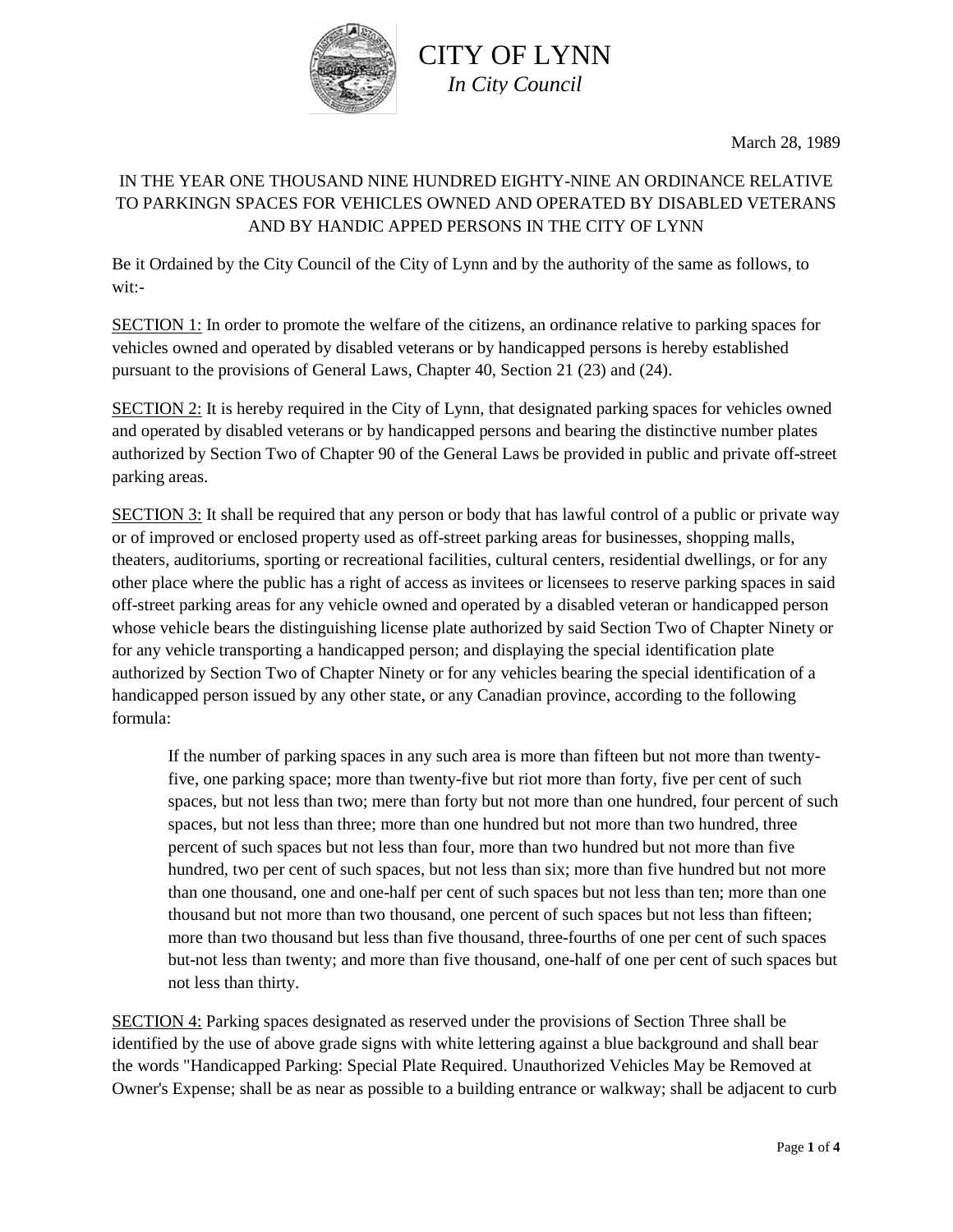

## CITY OF LYNN *In City Council*

ramps or other unobstructed methods permitting sidewalk access to a handicapped person; and; shall be twelve feet wide or two eight-foot wide areas with four feet of cross hatch between them.

SECTION 5: The penalty for violating any provisions of either Section Three or Four shall be a fine of Three Hundred (\$300.00) Dollars and each day of violation shall constitute a separate offense.

SECTION 6: The leaving of vehicles unattended within parking spaces designated as reserved for vehicles owned and operated by disabled veterans or handicapped persons is hereby prohibited. This ordinance further prohibits the leaving of unauthorized vehicles in such a manner as to obstruct a curb ramp designed for use by handicapped persons as a means of egress to a street or public way.

SECTION 7: The penalty for violation of Section Six of this Ordinance shall be a fine of One Hundred (\$100.00) Dollars as allowed by General Laws, Chapter 40, Section 22 A.

SECTION 8: The provisions of this ordinance shall be enforced by the Lynn Police Department and Lynn Parking Department.

SECTION 9: All ordinances or parts of ordinances inconsistent herewith are hereby repealed.

SECTION 10: This ordinance shall take effect thirty-one days after its final adoption as advertised.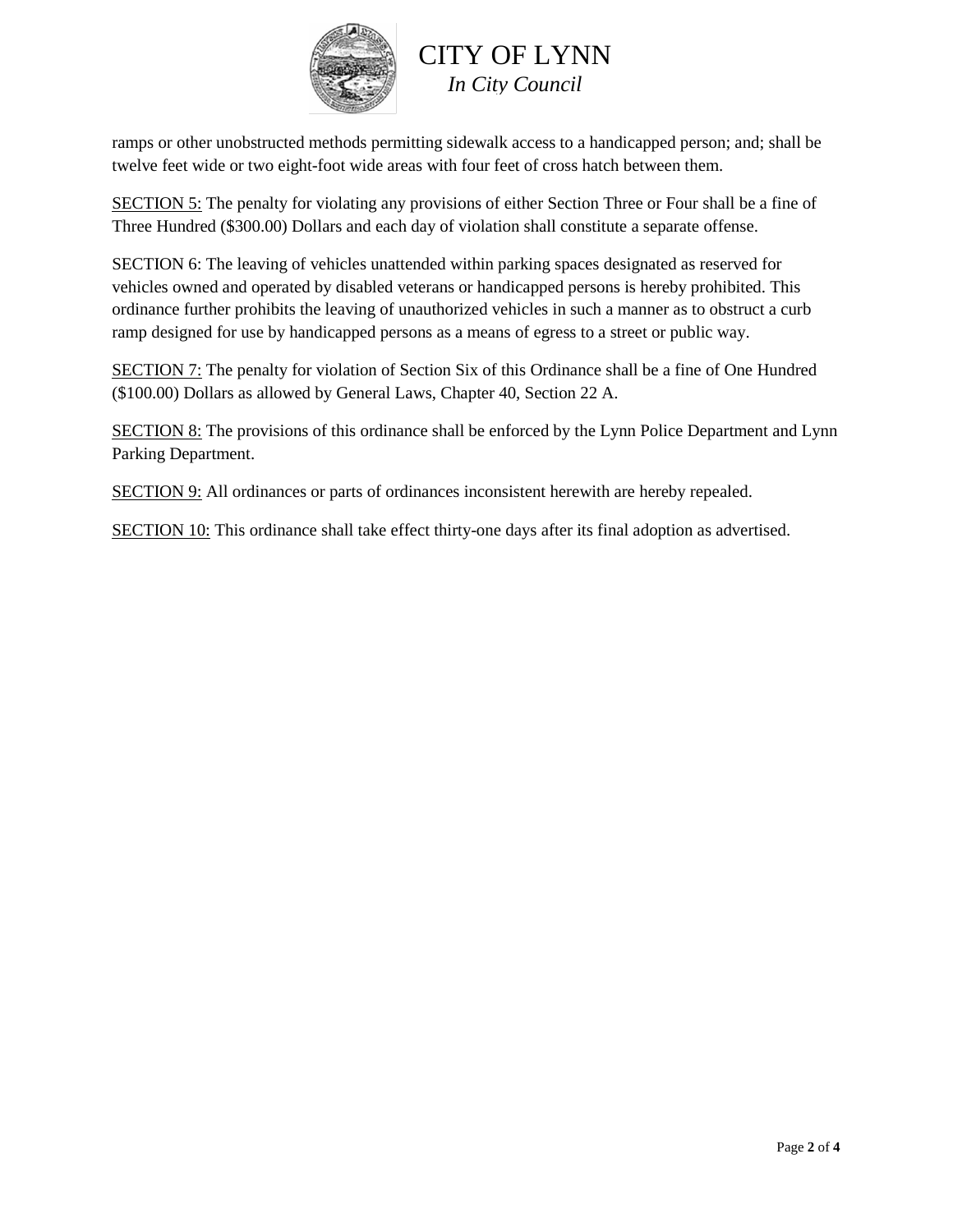

## IN THE YEAR ONE THOUSAND NINE HUNDRED AND EIGHTY-NINE, AN ORDINANCE RELATIVE TO HANDICAPPED PARKING IN THE CITY OF LYNN

Be it Ordained by the City Council of the City of Lynn and by the authority of the same as follows, to wit:-

SECTION 1: The ordinance relative to handicapped parking in the City of Lynn is hereby amended by deleting the existing Section 3 and inserting the following new section.

Section 3: The fine for violations of this ordinance shall be One Hundred (\$100.00) Dollars for each offense.

SECTION 2: All ordinances or parts of ordinances inconsistent herewith are hereby repealed.

SECTION 3: This ordinance shall take effect thirty-one (31) days after its final adoption as advertised.